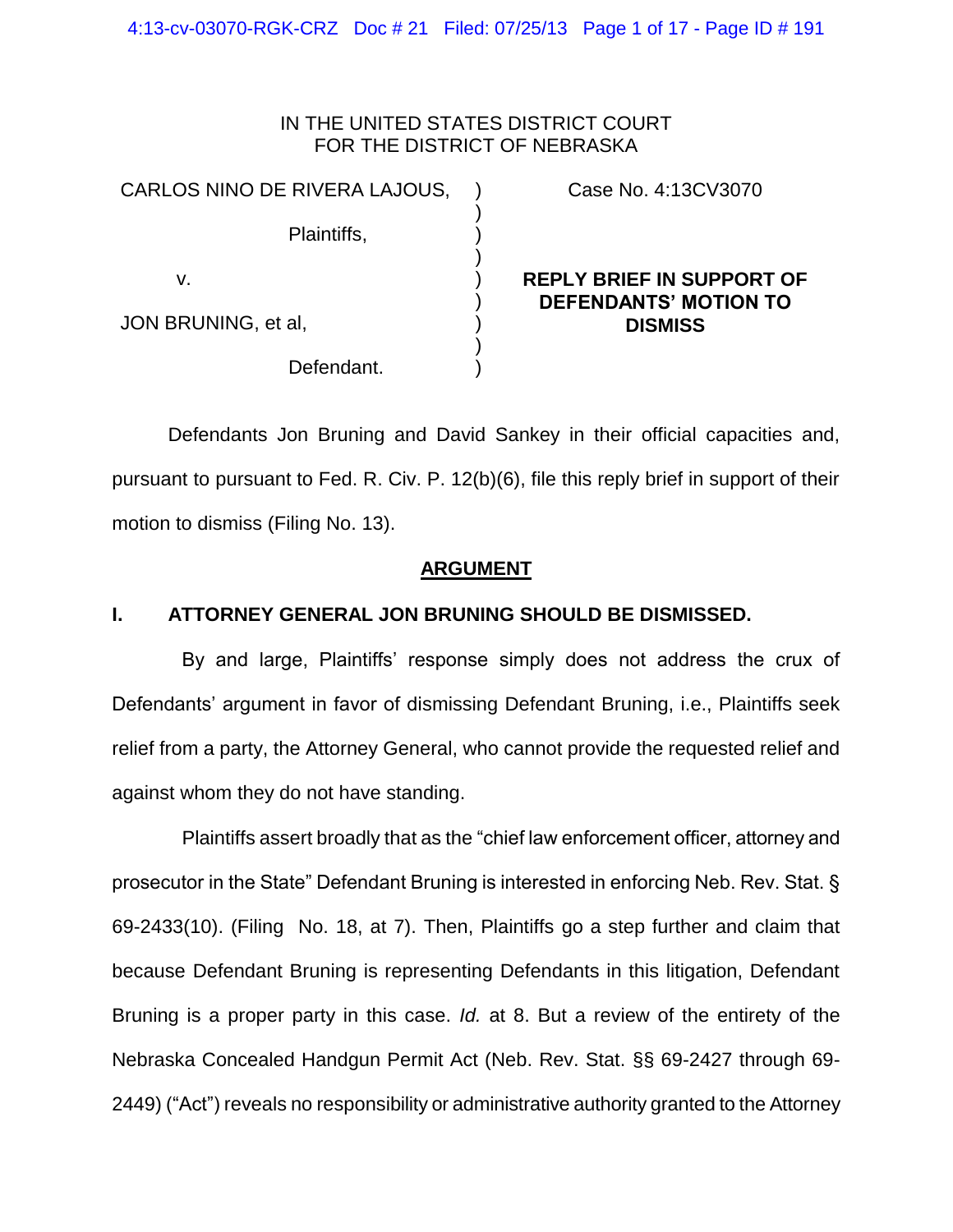General. Nor does the Nebraska Constitution afford the Attorney General the broad responsibilities which Plaintiffs attribute to him. Defendant Bruning simply has no hand in the issuance or denial of concealed handgun permits. Further, because the Attorney General is in no way responsible for administering Nebraska's concealed carry scheme, the Attorney General cannot redress the alleged injuries suffered by Plaintiffs. Without available relief from the Attorney General, not only do Plaintiffs lack standing as to the Attorney General, they also fail to state a claim upon which relief can be granted. Taking, as the Court must for the purposes of this motion, all the allegations in the Complaint as true, Plaintiffs fail to state a claim against Defendant Bruning upon which the Court can grant relief.

Since there is no action of the Attorney General to be compelled or halted and the Attorney General cannot grant the remedy sought—the ability of non-citizens to carry a concealed handgun—the Court should grant Defendants' Motion to Dismiss.

# **II. STATES CAN REGULATE CONCEALED HANDGUNS UNDER THE SECOND AMENDMENT.**

Defendants have moved to dismiss Plaintiffs' complaint because the protections afforded under the Second Amendment are limited to citizens and the Second Amendment does not create a right to carry concealed weapons. Accordingly, for the following reasons the Court should grant Defendants' Motion to Dismiss.

# **A. United States Supreme Court jurisprudence limits the protections afforded under the Second Amendment to citizens.**

United States Supreme Court jurisprudence limits the protections afforded under the Second Amendment to citizens. As discussed in Defendants original brief, the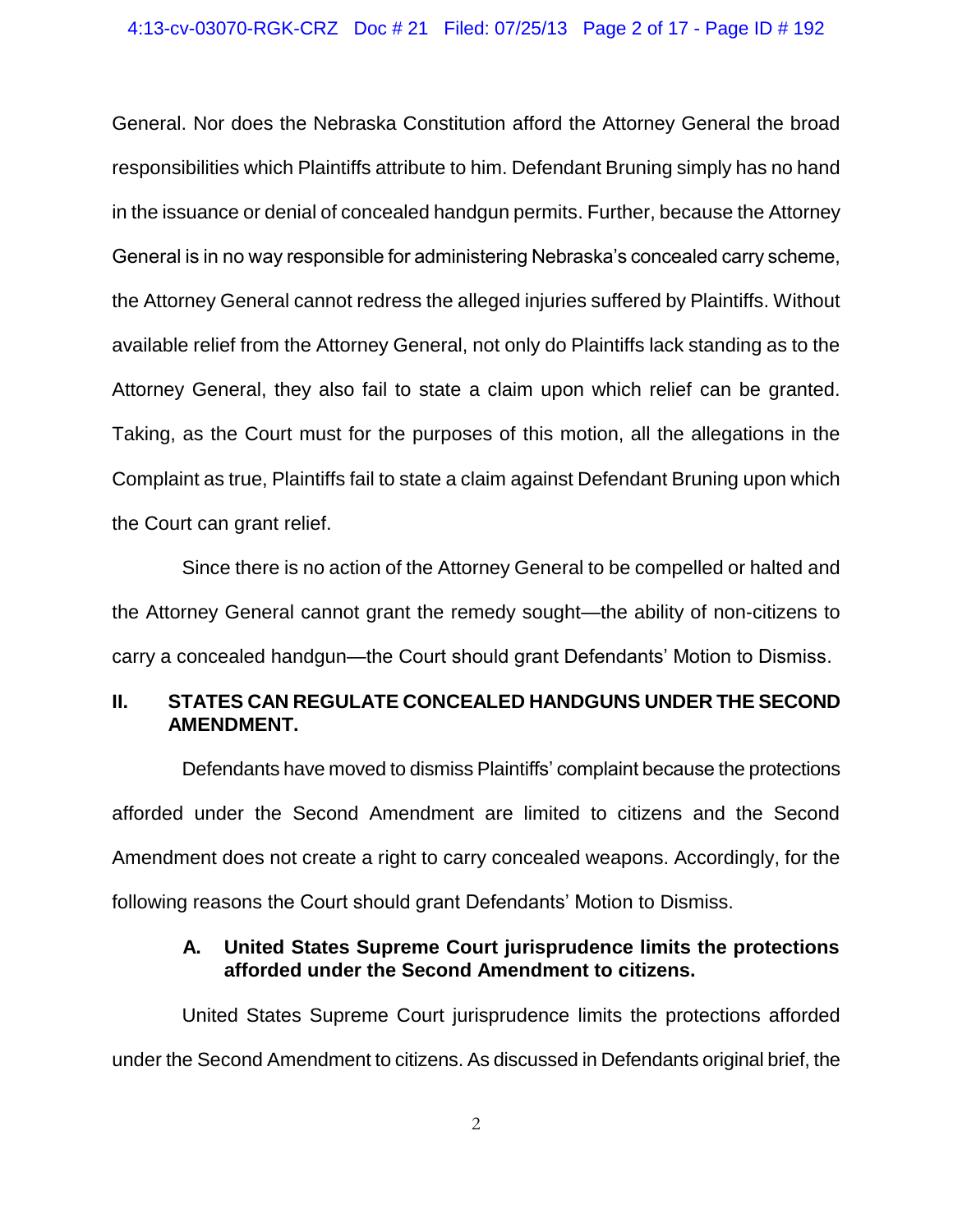Second Amendment protects "the right of law-abiding, responsible **citizens** to use arms in defense of hearth and home." *District of Columbia v. Heller*, 554 U.S. 570, 635 (2008) (emphasis added). The Supreme Court has held that therefore a total "ban on handgun possession in the home violates the Second Amendment, as does [a] prohibition against rendering any lawful firearm in the home operable for the purpose of immediate self-defense." *Id.* The Court reiterated throughout *Heller*, however, that the Second Amendment protects a "not unlimited" right belonging to "citizens." *Id*. at 584- 85 & n.8; 595, 602-3, 607-8, 611-14, 616, 618-19, 625-26, 629-30, 635. As LaJous is not a citizen of the United States, the Second Amendment protections are not afforded to him.

Plaintiffs' argue that this Court should extend Second Amendment protections to all lawfully admitted aliens, despite not being contemplated by the Court under *Heller*. (Filing No. 1, at ¶¶ 26, 28, 39). While not binding on this Court, the conclusions of two federal district courts in North Carolina are instructive. In the context of constitutional challenges to 18 U.S.C. § 922(g)(5), two federal district courts concluded *Heller* does not extend the Second Amendment to aliens, legal or not. *United States v. Luviano-Vega*, 2010 U.S. Dist. LEXIS 98432 (E.D.N.C. Sept. 19, 2010); *United States v. Solis-Gonzalez*, 2008 U.S. Dist. LEXIS 110133 (W.D.N.C. Sept. 26, 2008); *See also United States v. Guerrero-Leco,* 2008 U.S. Dist. LEXIS 103448 (W.D.N.C. Oct. 6, 2008).

3 In *Luviano-Vega,* an undocumented alien challenged his indictment for possession of a firearm by an illegal alien under 18 U.S.C. § 922 as violating the Second Amendment. 2010 U.S. Dist. LEXIS 98432 at \*3. The court concluded that *Heller* "in no way identified a specific right of aliens—legal or not—to bear arms. The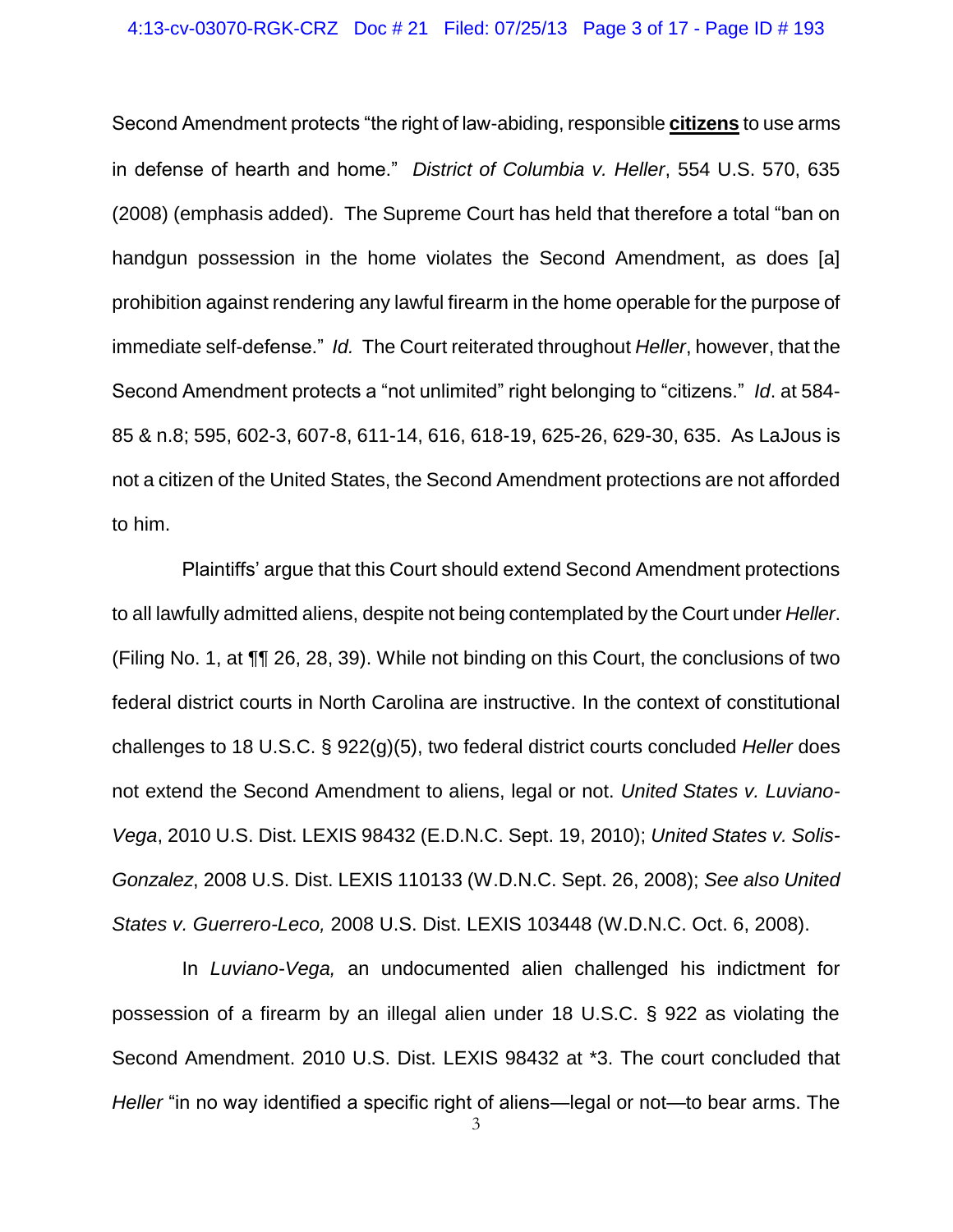*Heller* court answered a much narrower question and did not attempt an exhaustive taxonomy of the specific individuals who can and cannot claim Second Amendment protection. *See Heller*, 128 S. Ct. at 2817 n.26 ('We identify these presumptively lawful regulatory measures only as examples; our list does not purport to be exhaustive')." *Id.* at \*5-6. Similarly, in *Solis-Ganzalez*, an undocumented alien challenged his indictment for possession of a firearm by an undocumented alien under 18 U.S.C. § 922 as violating the Second Amendment. 2008 U.S. Dist. LEXIS 110133 at \*1-2. The court found "no persuasive support for Defendant's argument that the 'individual right to bear firearms conferred by *Heller* extends to aliens in possession of firearms.'" *Id.* at \*6. In the same way, this Court should decline to interpret *Heller* as extending the Second Amendment to non-citizens.

Plaintiffs cite *United States v. Huitron-Guizar,* 678 F.3d 1164 (10th Cir. 2012) in support of their position that this Court should extend such protections. However, the Tenth Circuit in *Huitron-Guizar,* a criminal case involving the illegal possession of firearms by an undocumented alien, specifically declined to rule on Plaintiffs' assertion. *Id.* at 1167-69. The Tenth Circuit explicitly stated "Nothing in this opinion purports to express an opinion on the Second Amendment rights of lawfully present aliens . . ." *Id.* at 1170; *see also Fletcher v. Haas*, 851 F. Supp. 2d 287, 301 (D. Mass. 2012) (stating that while there is "no justification for refusing to extend the Second Amendment to lawful permanent residents" the present case does "not require [the court] to decide whether Second Amendment protection applies to *all* lawfully admitted aliens"). Likewise, this Court should not treat *Huitron-Guizar* as expressing an opinion on the Second Amendment rights of all lawfully admitted aliens.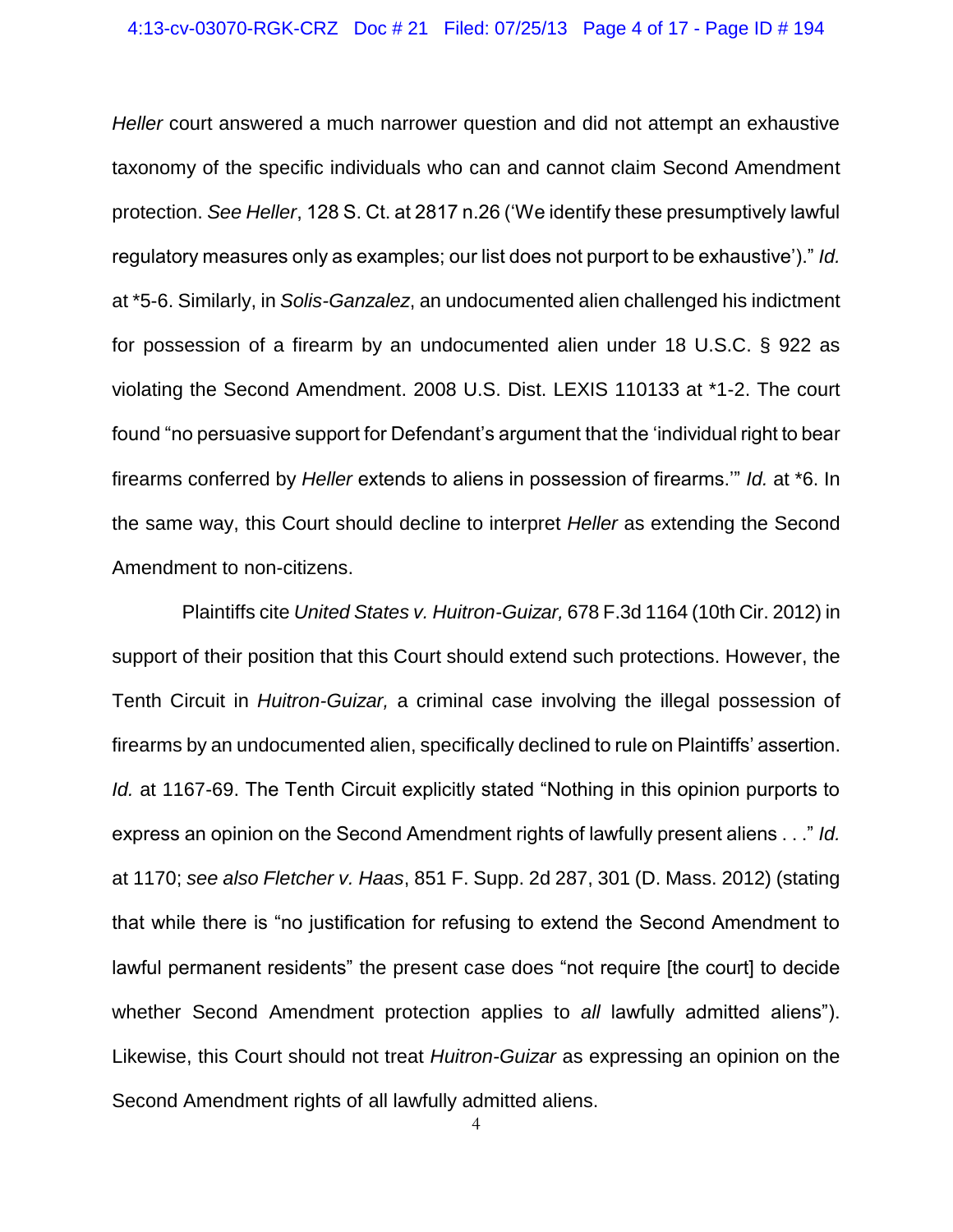### 4:13-cv-03070-RGK-CRZ Doc # 21 Filed: 07/25/13 Page 5 of 17 - Page ID # 195

Finally, Plaintiffs attach a copy of an injunction issued by this Court in *Pliego-Gonzalez v. City of Omaha,* following a stipulation entered into by the parties. (Filing No. 18-2). "In the stipulation, the parties agree that individuals have a fundamental right under the Second Amendment to keep firearms, including handguns, in their homes for lawful purposes, most notably for self-defense, the right is enforceable against state and local governments, legal aliens residing in Omaha enjoy fundamental constitutional rights, and legal aliens also enjoy the right of equal protection of the laws under the Fourteenth Amendment of the Constitution." *Id.*

As a preliminary matter, this Court should not treat the stipulation in *Pliego-Gonzales* as expressing an opinion on the Second Amendment rights of all lawfully admitted non-citizens. This was not a case decided on the merits, but instead involved a stipulation of the parties. Such a stipulation should be binding only on the parties and not considered persuasive authority as to non-parties to the case. In addition, none of the statements, taken independently, as they were in the stipulation, *see* Case No. 8:11-cv-00335, Doc. 26 (Nov. 20, 2011), provide a "holding" by this Court that "denying a lawful permanent resident the ability to possess a handgun in his home violated his fundamental Second Amendment rights." (Filing No. 18, at 11). If anything, the stipulation and corresponding order show the care taken by the parties to not take those statements in the conjunctive. Likewise, the parties' decision to use "individuals" in some statements and "legal aliens" in others signifies a distinction made by the parties to the stipulation.

Accordingly, since LaJous is not a citizen, and Second Amendment rights are limited to citizens under *Heller*, the Second Amendment protections are not afforded to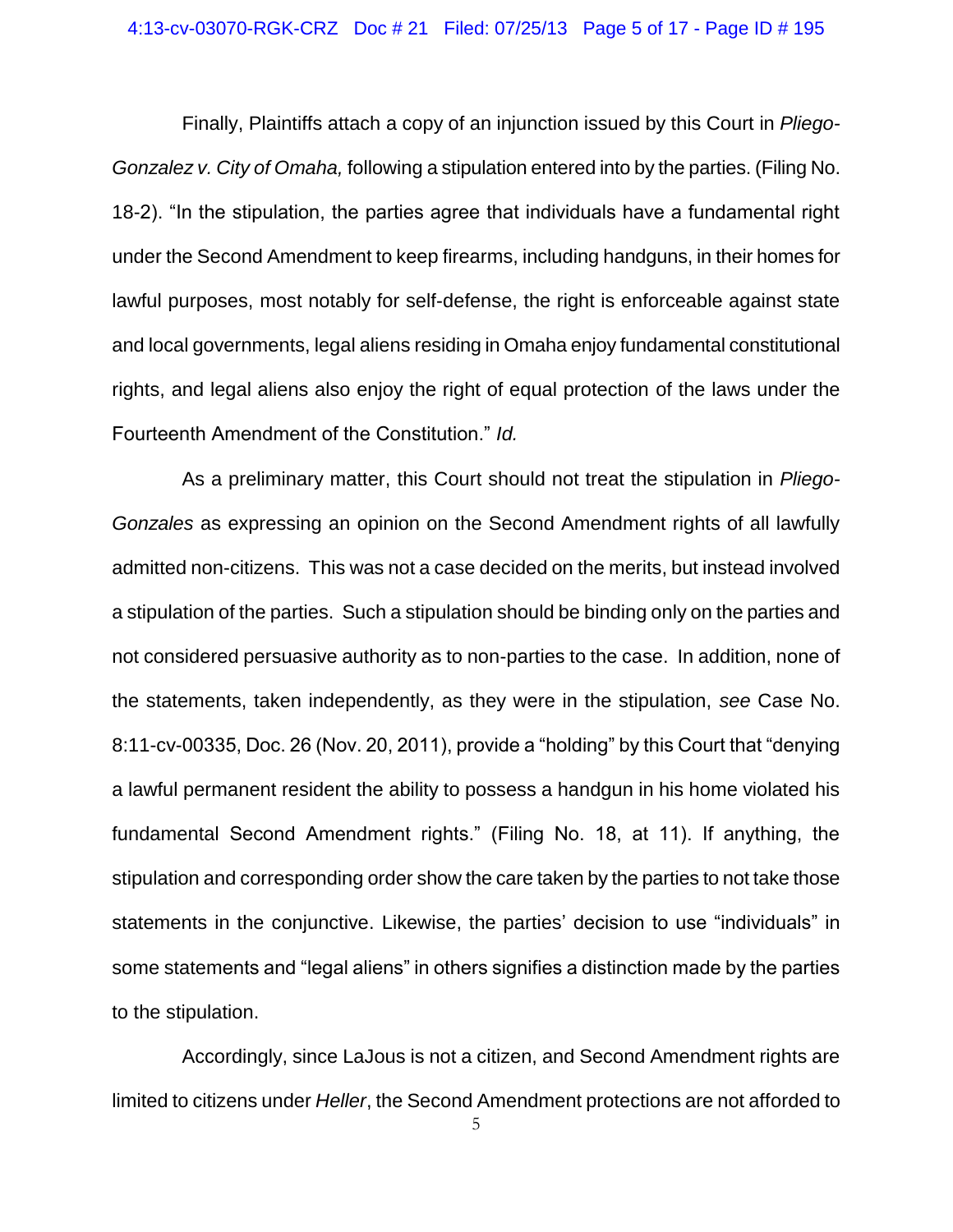him.

 $\overline{a}$ 

## **B. The concealed carry of a handgun is not a constitutional right.**

Defendants are also entitled to their motion to dismiss because no Second Amendment rights are at issue in this case because the concealed carry of a handgun is not a constitutional right. *See Peterson v. Martinez*, 707 F.3d 1197 (10th Cir. 2013); *Kachalsky v. County of Westchester*, 701 F.3d 81 (2d Cir. 2012); *Hightower v. City of Boston*, 693 F.3d 61 (1st Cir. 2012); *United States v. Rene E.*, 583 F.3d 8 (1st Cir. 2009).

At the outset, it is vital to clarify for the Court an aspect of Defendants' reasoning in support of their motion which was mischaracterized in Plaintiffs' response. Plaintiffs claim Defendants argued there is no Second Amendment right to carry a firearm openly in public. (Filing No. 18 at 11). This is a straw man argument. At no point in their original brief did Defendants suggest that there is not a Second Amendment right to carry a firearm openly in public. Having constructed the straw man, Plaintiffs promptly knocked him over by calling "unacceptable" and "discriminatory" an argument *which never existed*. 1

To the contrary, Defendants embraced Plaintiff's allegation that he can possess and carry firearms in his home and openly in public. (Filing No. 14, at 8; *citing* Filing No. 1, ¶ 9). As noted by Plaintiffs, Defendants previously argued in the Fourth Circuit, in an amicus brief supporting appellees in *Woollard v. Gallagher*, that "the right to bear arms is not limited to the home." 712 F.3d 865 (4th Cir. 2013)(Brief of . . . Nebraska . . . as

 $1$  Plaintiffs also incorrectly claim "the State argued so forcefully that concealed carry is a Second Amendment right in the Fourth Circuit . . ." (Filing No. 18, at 15).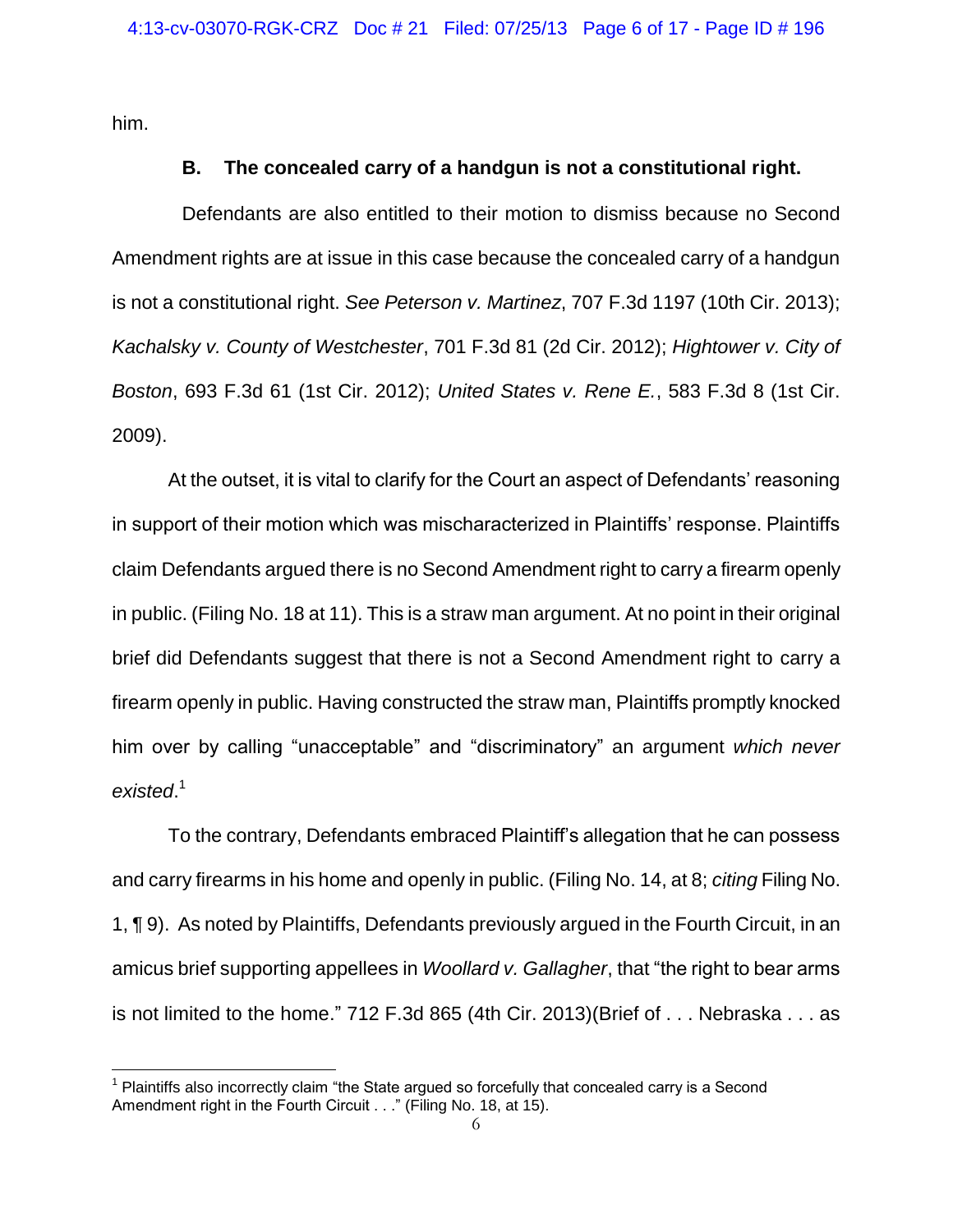Amicus Curiae in Support of Appellees Urging Affirmance, Filing No. 18-1, at 1)(stating "the amici States have an interest in this Court correctly holding that the self-defense interest animating the Second Amendment's individual right to keep and bear arms applies broadly beyond the confines of an individual's home."). For Plaintiffs to suggest that Defendants contended otherwise with regard to the Second Amendment right to carry a firearm openly in public is inaccurate.

However, what the Second Amendment does not create is a right to carry concealed handguns. "Like most rights, the right secured by the Second Amendment is not unlimited. From Blackstone through the 19th-century cases, commentators and courts routinely explained that the right was not a right to keep and carry any weapon whatsoever in any manner whatsoever and for whatever purpose. For example, the majority of the 19th-century courts to consider the question held that prohibitions on carrying concealed weapons were lawful under the Second Amendment or state analogues." *Heller*, 554 U.S. at 626. Such is the case here. Plaintiffs even seem to affirm this principle by stating, "[o]f course, the State is allowed certain constitutional regulations of the right to carry arms, including the manner of carrying." (Filing No. 18, at 16).

The Tenth Circuit recently addressed whether the Second Amendment protects the right to keep and bear concealed handguns in *Peterson v. Martinez*, 707 F.3d 1197 (10th Cir. 2013). In *Peterson*, the plaintiff challenged a Colorado statute that required Colorado residency for the issuance of a concealed carry permit. *Id.* However, identical to Nebraska's law, the statute did "not affect the ability of non-residents to openly carry firearms in the state." *Id.* at 1209. The court found that the under "The Supreme Court's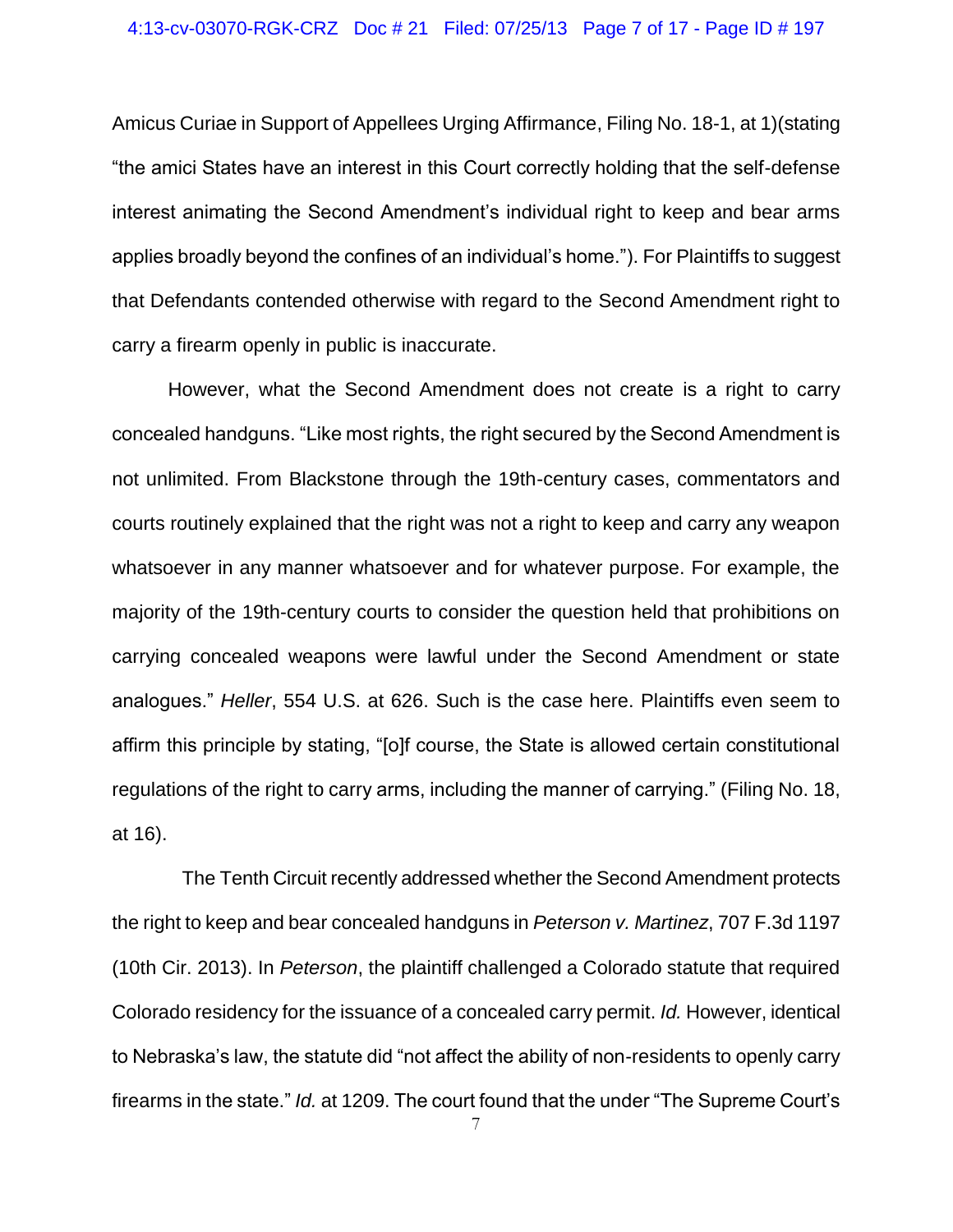### 4:13-cv-03070-RGK-CRZ Doc # 21 Filed: 07/25/13 Page 8 of 17 - Page ID # 198

contemporary Second Amendment jurisprudence . . . concealed carry restrictions do not infringe the Second Amendment right to keep and bear arms." *Id.* at 1210. Accordingly, in light of *Peterson* and *Heller*, "the Second Amendment does not confer a right to carry concealed weapons." *Id.* at 1211.

Plaintiffs remaining assertion, as it pertains to their claimed "fundamental right to carry a concealed handgun," is that of self-defense. (Filing No. 18, at 16). Yet, Plaintiffs even point out that Nebraska is one of the few states that allow both concealed and open carry. *Id.* at 17. Therefore, similar to the law in *Plastino v. Koster*, "[n]on-citizens are not prohibited from owning and carrying guns; they are prohibited only from carrying concealed guns." 2013 U.S. Dist. LEXIS 58544, \*12 (E.D. Mo. Apr. 24, 2013). Here, Plaintiffs fail, just like the plaintiffs in *Plastino*, to show why any noncitizen "would feel more secure carrying his gun concealed, as opposed to carrying his gun in the open." *Id.* 

As the Second Amendment does not create a right to carry concealed weapons, denial of a permit for a concealed weapon cannot violate the Second Amendment. Since the protections afforded under the Second Amendment are limited to citizens and the Second Amendment does not create a right to carry concealed weapons, Plaintiffs have failed to state a claim against Defendants.

# **III. Neb. Rev. Stat. § 69-2433(10) is Subject to, and Passes, Rational Basis Review**

As argued above, the concealed carry of a handgun does not implicate any Second Amendment right. Plaintiffs contend they cannot be denied their Second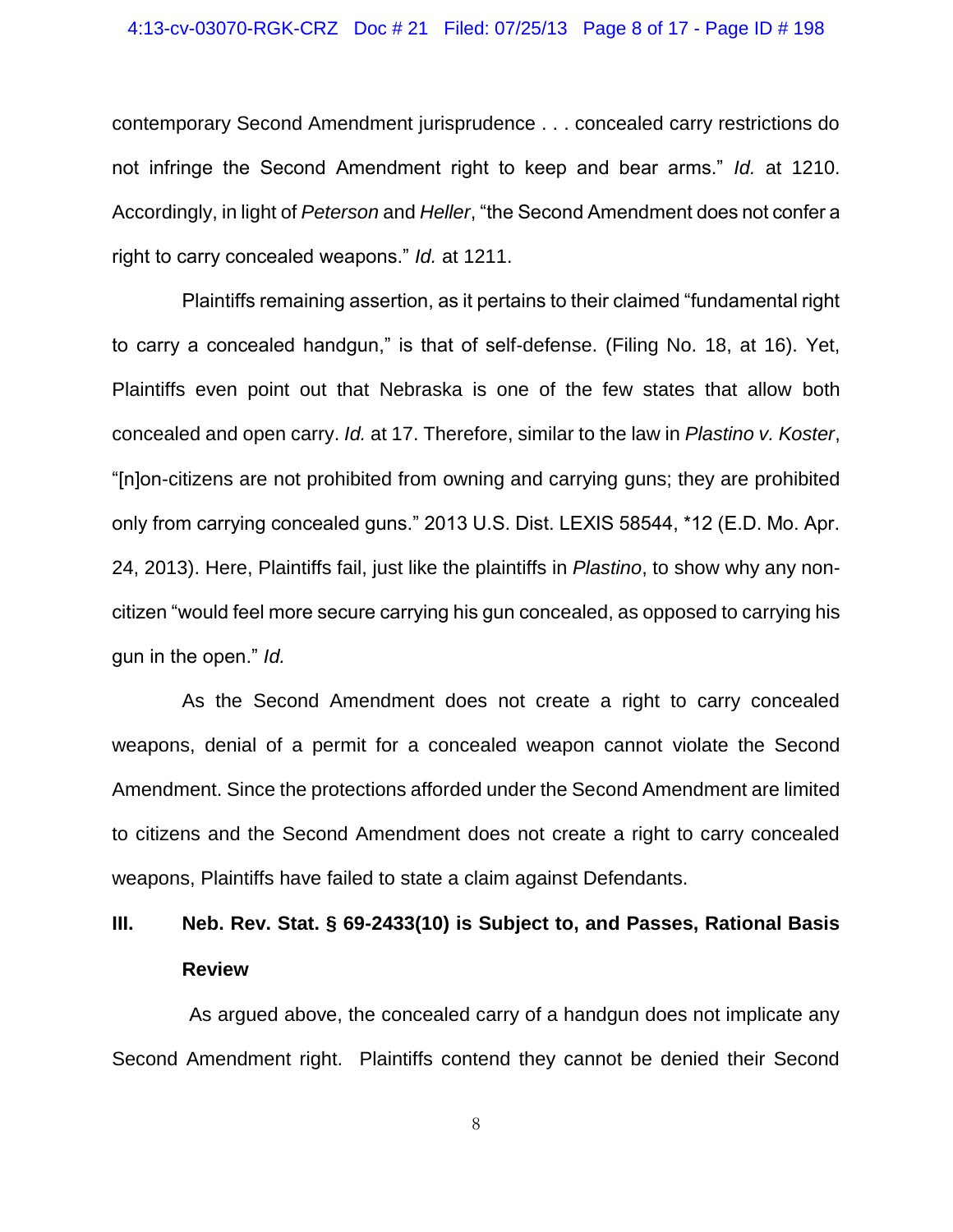#### 4:13-cv-03070-RGK-CRZ Doc # 21 Filed: 07/25/13 Page 9 of 17 - Page ID # 199

Amendment rights under the Fourteenth Amendment based on their alienage. Plaintiffs' claim fails because the prohibition of non-citizens from carrying concealed weapons has a rational means to promote the legitimate end of public safety.

"If a legislative classification neither burdens a fundamental right nor targets a suspect class," it is not subject to strict scrutiny and must be upheld so long as the classification rationally relates to a legitimate government end. *Romer v. Evans,* 517 U.S. 620, 631 (1996) citing *Heller v. Doe*, 509 U.S. 312, 319-20 (1993). As argued above, regulation of the concealed carry of a handgun does not implicate a Second Amendment right, and no other fundamental rights are implicated. Further, state laws that discriminate on the basis of alienage are not under strict scrutiny when the State law falls within its traditional constitutional prerogative, public safety. Because the Nebraska law is a public safety measure, Nebraska has acted within its traditional constitutional prerogative and thus the Act must be subjected only to rational basis review. Nebraska's Concealed Handgun Permit Act easily meets this threshold.

## **A. Regulation of concealed handguns does not implicate a fundamental right.**

Defendants embraced Plaintiff's allegation that he can possess and carry firearms in his home and openly in public. (Filing No. 14, at 8; *citing* Filing No. 1, at ¶ 9). However, as argued above, regulation of concealed handguns does not implicate a fundamental right. *District of Columbia v. Heller,* 554 U.S. 570 (2008). Instead, as applied to the states, the Second Amendment guarantees LaJous a "not unlimited" right to keep and bear firearms for his own defense. *Id.* at 626. Because regulation of concealed handguns does not violate the Second Amendment, and no other rights have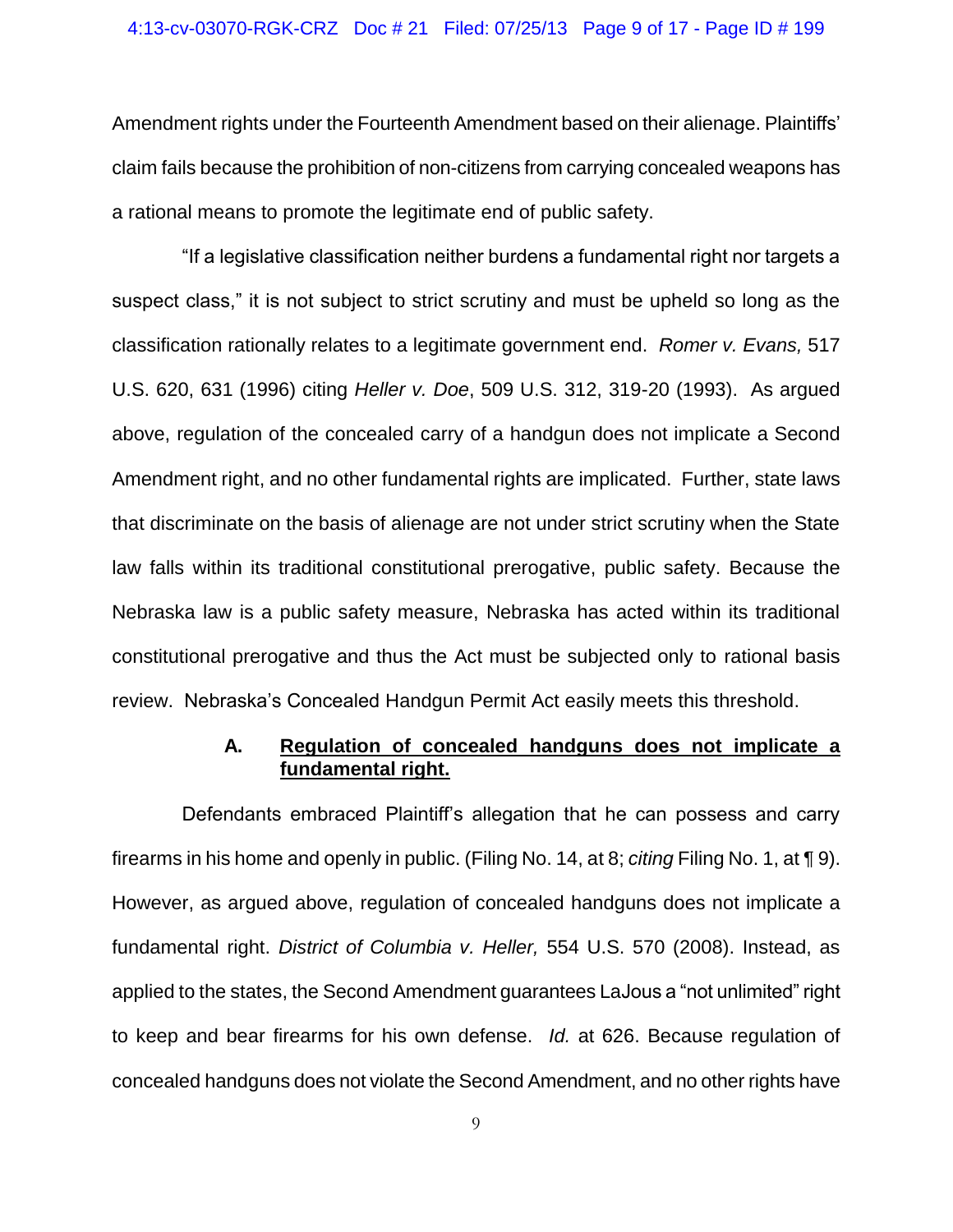been asserted by LaJous, the law does not implicate a fundamental right. Because the law also does not target a suspect class, it should be evaluated under rational basis review. *Romer*, 517 U.S. at 631.

# **B. Regulation of concealed handguns is firmly within the State's constitutional prerogative of public safety.**

Not all laws that concern alienage are constitutionally suspect under the Equal Protection Clause of the Fourteenth Amendment. *Foley v. Connelie*, 435 U.S. 291, 294 (1978) ("we [have never] held that all limitations on alienage are suspect."). "State laws discriminating on the basis of alienage are reasonable, and not suspect, when they deal with subject matter 'firmly within the state's constitutional prerogatives." Sugarman v. *Dougall*, 413 U.S. 634, 648 (1973). Plaintiffs make no attempt to show public safety is not firmly within the state's constitutional prerogatives. Plaintiffs simply restate their position that the State did not have a legitimate or compelling interest. As addressed below, Plaintiffs' contention is without merit.

Accordingly, because regulation of concealed handguns does not violate the Second Amendment, and no other rights have been asserted by Plaintiffs, the law does not implicate a fundamental right. Because the law fulfills a "fundamental obligation of the State to its constituency" and falls "firmly within the State's constitutional prerogatives", it should be evaluated under rational basis review. *Romer*, 517 U.S. at 631.

# **C. The law withstands rational basis review because prohibiting non-citizens from concealing handguns in public is a rational means of ensuring the legitimate end of public safety.**

Public safety is a legitimate, indeed compelling, government interest. *See e.g.*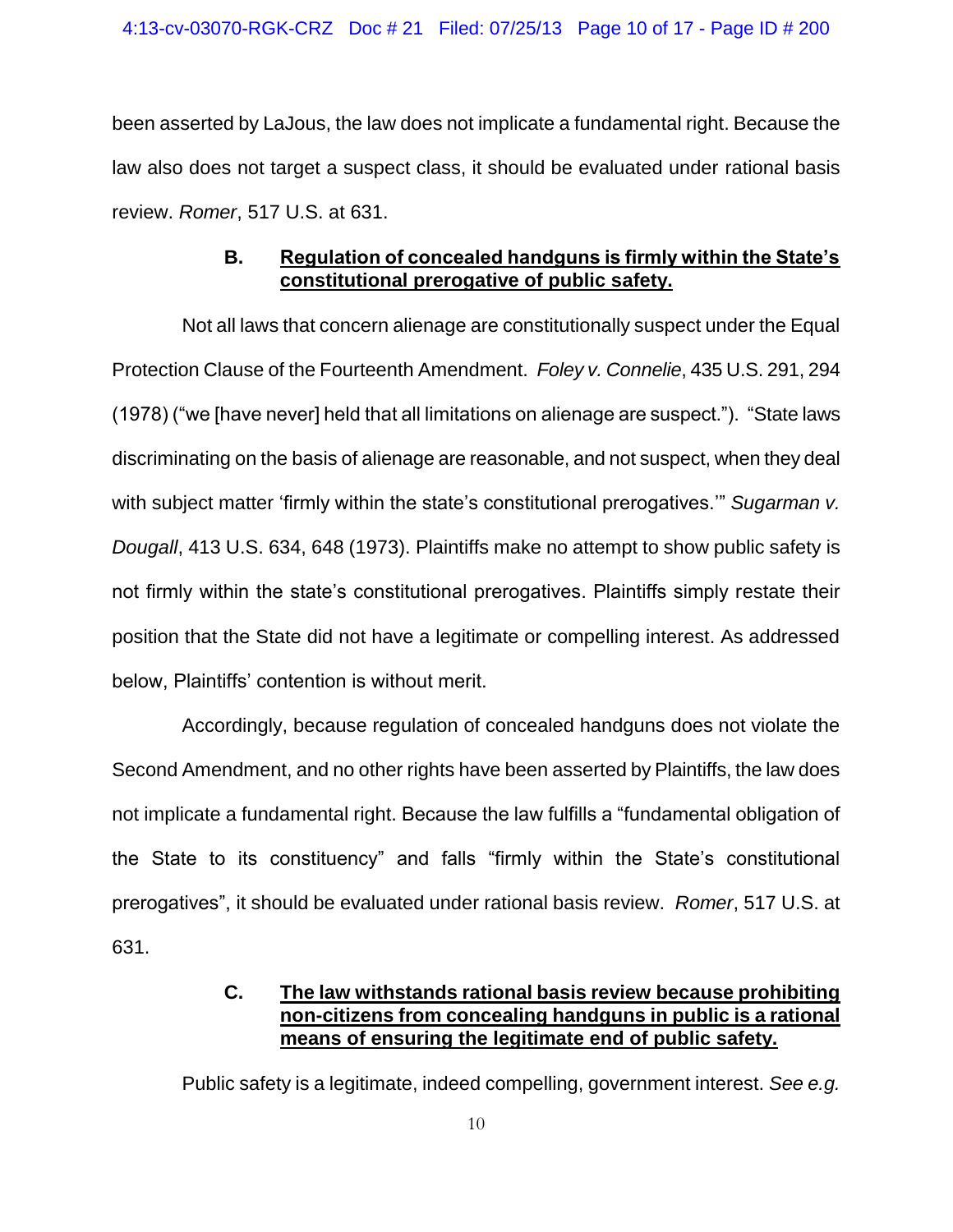*Nat'l Treasury Employees Union v. Von Raab,* 489 U.S. 656 (1989). Laws regulating the concealed carry of handguns in public are legitimate measures aimed at protecting members of the public from harm. *Heller*, 554 U.S. 570. The Nebraska law was enacted to further the compelling government interest in public safety by having state agencies regulate those individuals privileged to conceal handguns on their person outside their homes. Floor Debate on LB 454, 99th Neb. Leg., 1st Sess. 5205 (May 6, 2005) (Comments of Sen. Flood). Subsection (10) of the law contributes to the achievement of this end by excluding from consideration for concealed carry privileges those individuals whose criminal backgrounds cannot be determined by the licensing agency.

As established in section III-A-3 of Defendants' original brief, information on the applicant's criminal history furnished through the Federal Bureau of Investigation's National Crime Information Center ("NCIC") does not include complete criminal histories from outside of the United States. (*See* Filing No. 14, at 13-14). Plaintiffs attempt to claim NCIC does include complete criminal histories by noting the inclusion of the Foreign Fugitive File and the Immigration Violator File. (Filing No. 18, at 20). Far from a complete criminal history, those two "Files" only include "persons *wanted* by another country for a crime that would be a felony if it were committed in the United States" and "criminal aliens whom immigration authorities have deported *and* aliens with outstanding administrative warrants of removal." *See* http://www.fbi.gov/aboutus/ciis/ncic/ncic files (emphasis added). With only this information on non-citizens criminal history outside the United States, the Nebraska State Patrol would have no reasonable way of determining if non-citizens otherwise meet all of the requirements of Neb. Rev. Stat. § 69-2433. Although some non-citizens who would have otherwise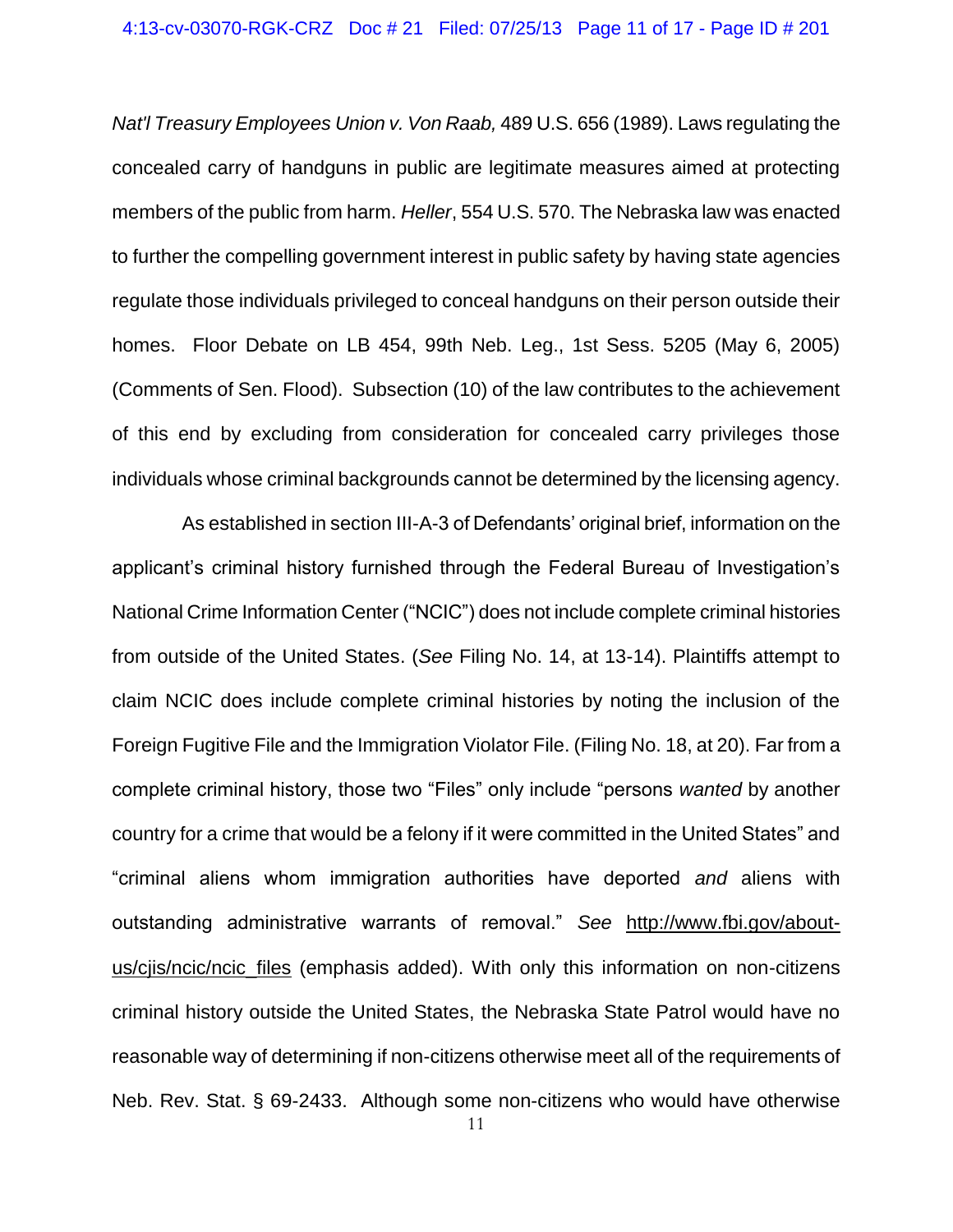qualified for concealed carry permits undoubtedly do not have any criminal history outside of the United States, the investigating authorities cannot know that for certain.

Furthermore, Plaintiffs opine that "Defendants practically come right out and say that lawful resident aliens cannot be trusted with concealed firearms." (Filing No. 18, at 19). Plaintiffs' argument, however, is inaccurate and improper. While Plaintiffs themselves repeatedly note the difference between open and concealed carry, including the unregulated versus regulated nature of these two versions of publicly carrying a handgun, Plaintiffs conveniently gloss over the unique public safety concern of allowing an individual whose background cannot be determined by the licensing agency to carry concealed. It is not that non-citizens cannot be trusted with concealed firearms. In fact, as Plaintiffs point out, they are trusted with them in their home. It is that the Legislature recognized the importance of obtaining a complete criminal history and the Nebraska State Patrol would have no reasonable way to evaluate the requisite factors for jurisdictions outside of the United States. As argued above, this is a significant distinction.

Lastly, Plaintiffs raise concerns over why travelling United States citizens are not excluded from obtaining a permit. (Filing No. 18, at 2). However, Plaintiffs overlook the statute also prohibits citizens who have not resided in Nebraska for 180 days prior to applying unless the "applicant is a new Nebraska resident and possesses a valid permit to carry a concealed handgun issued by his or her previous state of residence that is recognized by this state pursuant to section 69-2448 . . ." Neb. Rev. Stat. § 69- 2433(7). Further, Plaintiffs have only challenged subsection (10) of Neb. Rev. Stat. § 69-2433, not subsection (7).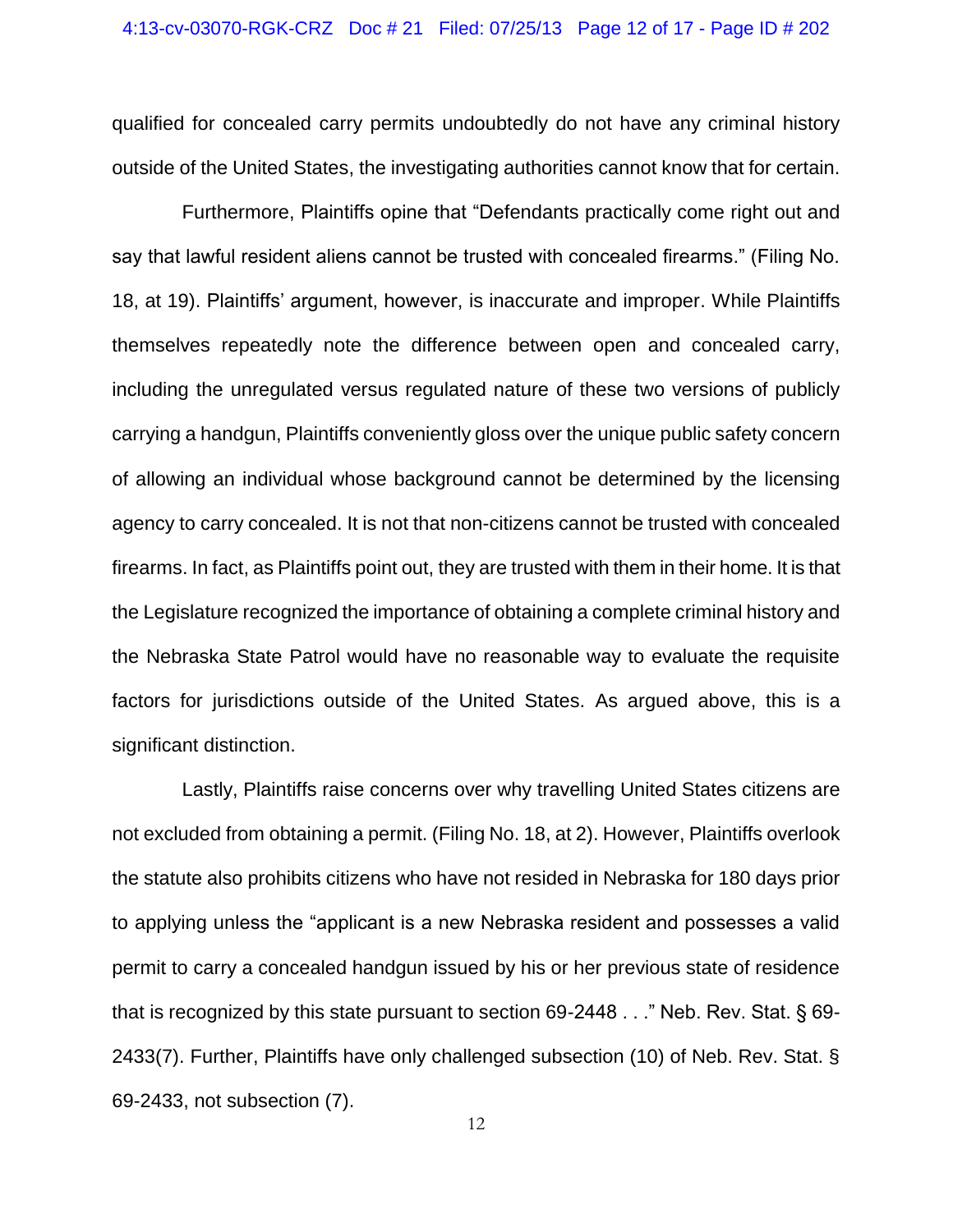Because Neb. Rev. Stat. § 69-2433 is a public safety law, it serves a legitimate government interest. Denying permits to non-citizens who cannot easily be confirmed to meet the other qualifications required for a concealed carry permit under the Act, is a rational means of protecting the public from those individuals carrying concealed handguns whose criminal backgrounds cannot be determined by the licensing agency, and is therefore facially valid.

# **IV. Even under Strict Scrutiny, Neb. Rev. Stat. § 69-2433(10) is Constitutionally Sound because Prohibiting Non-citizens from Concealing Handguns in Public is the Least Restrictive Means of Achieving a Compelling Government Interest.**

Even if subjected to strict scrutiny, the law would still pass constitutional muster because it achieves the compelling government interest of protecting the public from those individuals carrying concealed handguns whose criminal backgrounds cannot be determined by the licensing agency, by the least restrictive means available. Laws subjected to strict scrutiny will survive judicial review if they are narrowly tailored to meet a compelling government interest. *Bowman v. White*, 444 F.3d 967, 980 (8th Cir. 2006) citing *Thorburn v. Austin,* 231 F.3d 1114, 1120 (8th Cir. 2000) ("A regulation is narrowly tailored when it furthers a significant government interest that would be achieved less effectively without the regulation"). Even under strict scrutiny, Neb. Rev. Stat. § 69-2433 validly disqualifies non-citizens because it is narrowly tailored to meet the compelling state interest of protecting the public.

# **A. Public safety is a compelling government interest.**

Police powers have been reserved to the States by the Tenth Amendment. *U.S. v. Bailey,* 115 F.3d 1222 (5th Cir. 1997). Among those powers is the preservation of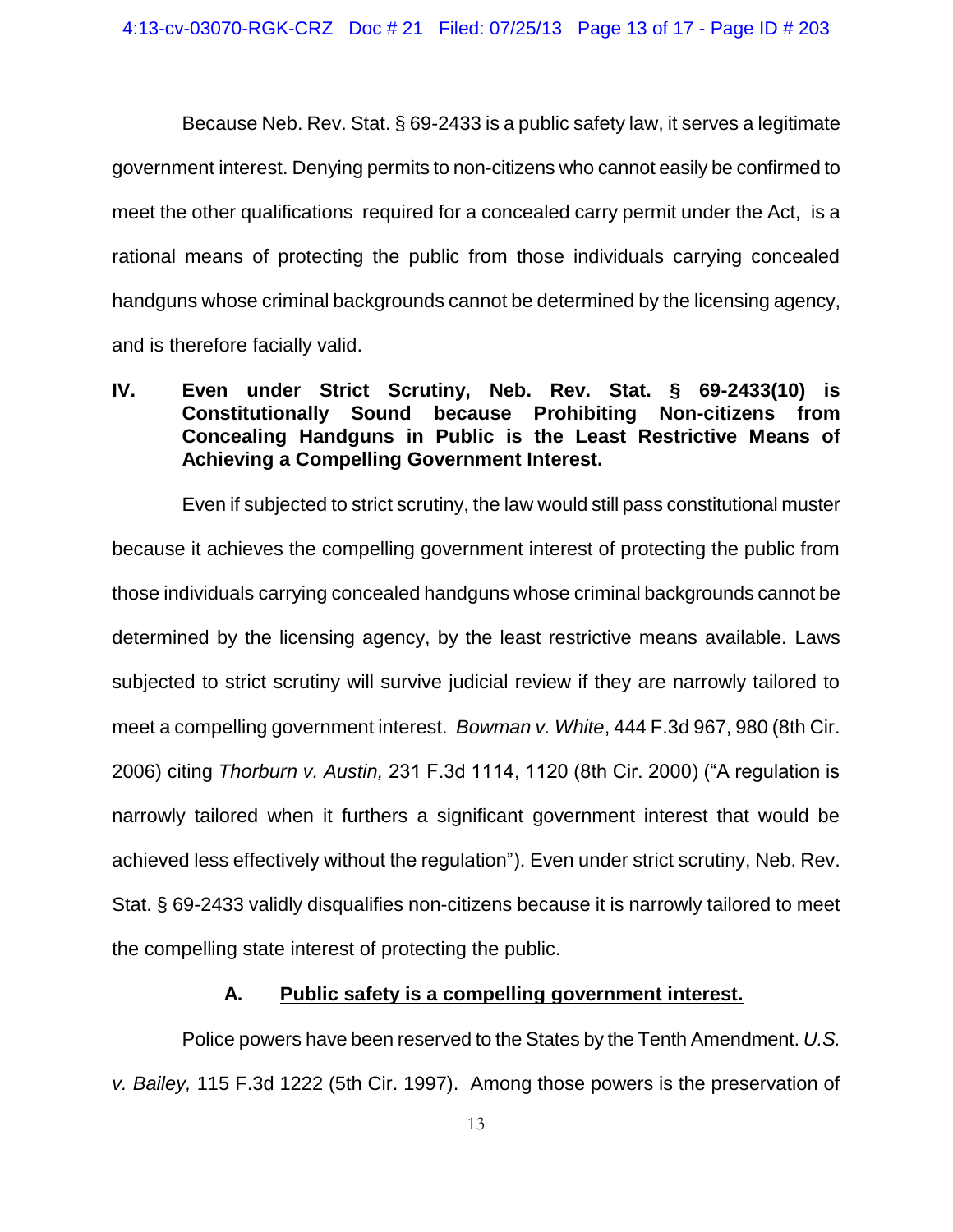### 4:13-cv-03070-RGK-CRZ Doc # 21 Filed: 07/25/13 Page 14 of 17 - Page ID # 204

public safety, which is a compelling government interest. *See Heller,* 554 U.S. 570. The regulation of concealed handguns is a valid exercise in furtherance of that compelling interest. *Id*. Because the Act is a legislative measure to protect the public from those individuals carrying concealed handguns whose criminal backgrounds cannot be determined by the licensing agency, it is a law in furtherance of a compelling government interest.

As set forth in section III-C above, states have a compelling governmental interest in protecting the public from those individuals carrying concealed handguns whose criminal backgrounds cannot be determined by the licensing agency. Plaintiffs attempt to use *People v. Rappard*, 28 Cal. App. 3d 302 (Cal. App. 2d Dist. 1972) to show that not only should their claim be analyzed under strict scrutiny, but that alienage classifications have no relationship to public safety. (Filing No. 18, at 21). Plaintiffs attempt fails for two reasons: (1) the statute in *Rappard* prohibited aliens from *possessing* concealable firearms and (2) the government's contention that aliens themselves are inherently dangerous to public safety as a result of their alien status. *Rappard*, 28 Cal. App. 3d at 304. To the contrary, Neb. Rev. Stat. § 69-2433 does not prohibit non-citizens from possessing firearms. Secondly, at no point have Defendants argued aliens are inherently dangerous to public safety as a result of their alien status. Instead, Defendants have asserted the compelling government interest of protecting the public from those individuals carrying concealed handguns whose criminal backgrounds cannot be determined by the licensing agency.

Accordingly, because the Act is a legislative measure to protect the public from those individuals carrying concealed handguns whose criminal backgrounds cannot be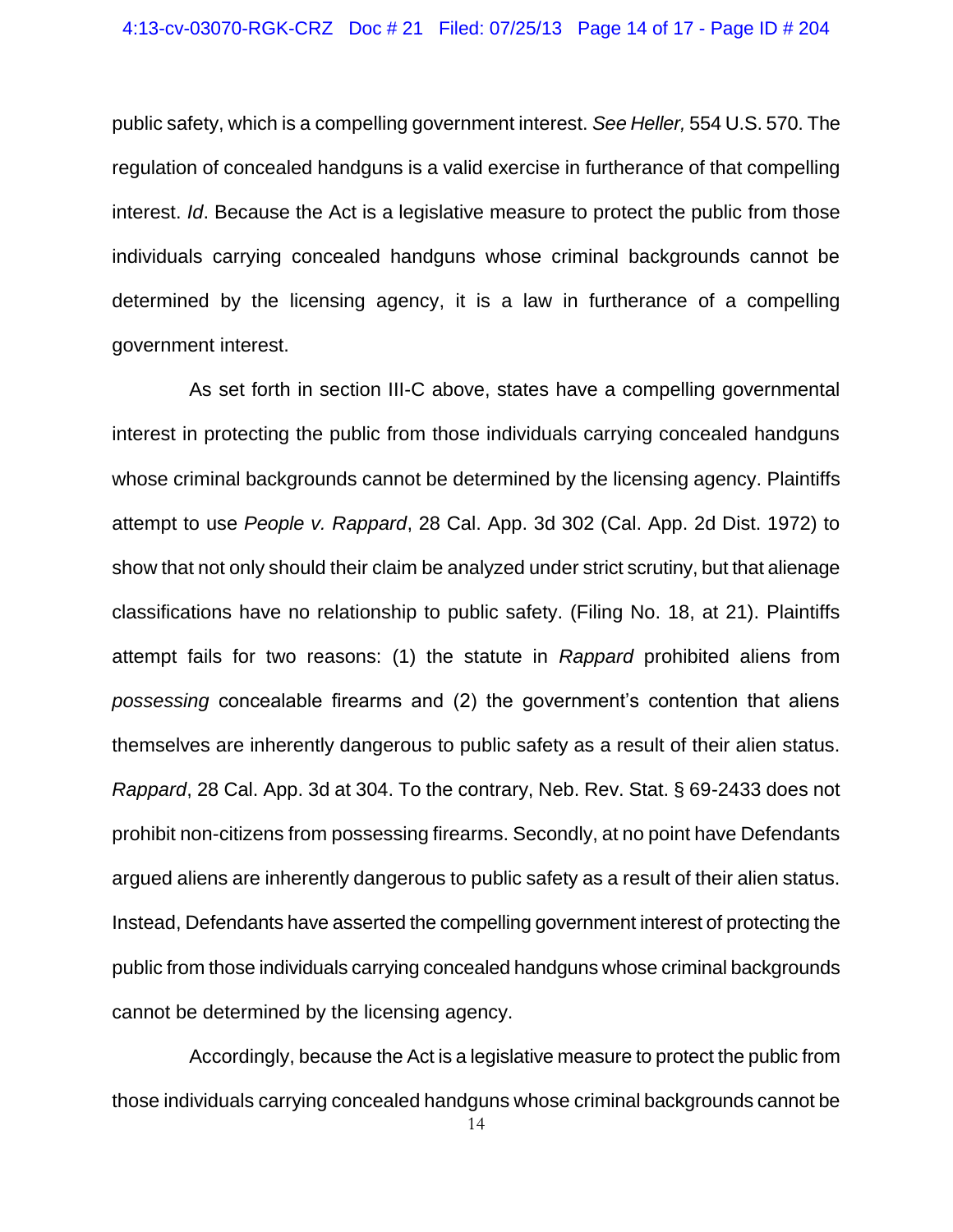determined by the licensing agency, it is a law in furtherance of a compelling government interest.

# **B. Section 69-2433 is narrowly tailored to safeguard the public from unregulated concealed handguns.**

Laws are narrowly tailored to achieve their ends when a compelling interest would be achieved less effectively without the regulation. *Bowman*, 444 F.3d at 980. The Act is properly conceived of as a measure to standardize the process for and increase confidence in the means of qualifying individuals to carry concealed handguns in public. Floor Debate on LB 454, 99th Neb. Leg., 1st Sess. 5200-5201 (May 6, 2005) (Comments of Sens. Flood and Beutler). As such, it is important to note that the Nebraska law prohibits more than non-citizens as a class from licensure under its terms. In addition to barring non-citizens from concealed carry, the law also prohibits: those under the age of 21; those prohibited from possessing firearms under 18 U.S.C § 922<sup>2</sup>; those with eyesight too poor to qualify for a driver's license; those convicted of a felony in any State; those convicted of a misdemeanor crime of violence in any State in the preceding ten years; those who have been found to be mentally incompetent; those who have not resided in Nebraska for 180 days prior to applying; those who have any firearms or drug convictions in the preceding ten years; those on parole, probation, house arrest, and work release; and those who have not completed firearm training from carrying concealed weapons in public. Neb. Rev. Stat. §§ 69-2433(1)-(9), (11).

 $\overline{a}$ 

 $^2$  18 U.S.C. § 922(g) makes it unlawful for anyone who: (1) is indicted for or convicted of a crime punishable by imprisonment for more than one year; (2) is a fugitive; (3) is addicted to any controlled substance; (4) is mentally incompetent; (5) is an illegal alien or an alien admitted on a nonimmigrant visa; (6) has been dishonorably discharged from the Armed Forces; (7) has renounced his United States citizenship; (8) is the subject of certain restraining orders; or (9) has been convicted of misdemeanor domestic violence. § 922(d) prohibits the sale or transfer of firearms to those same individuals.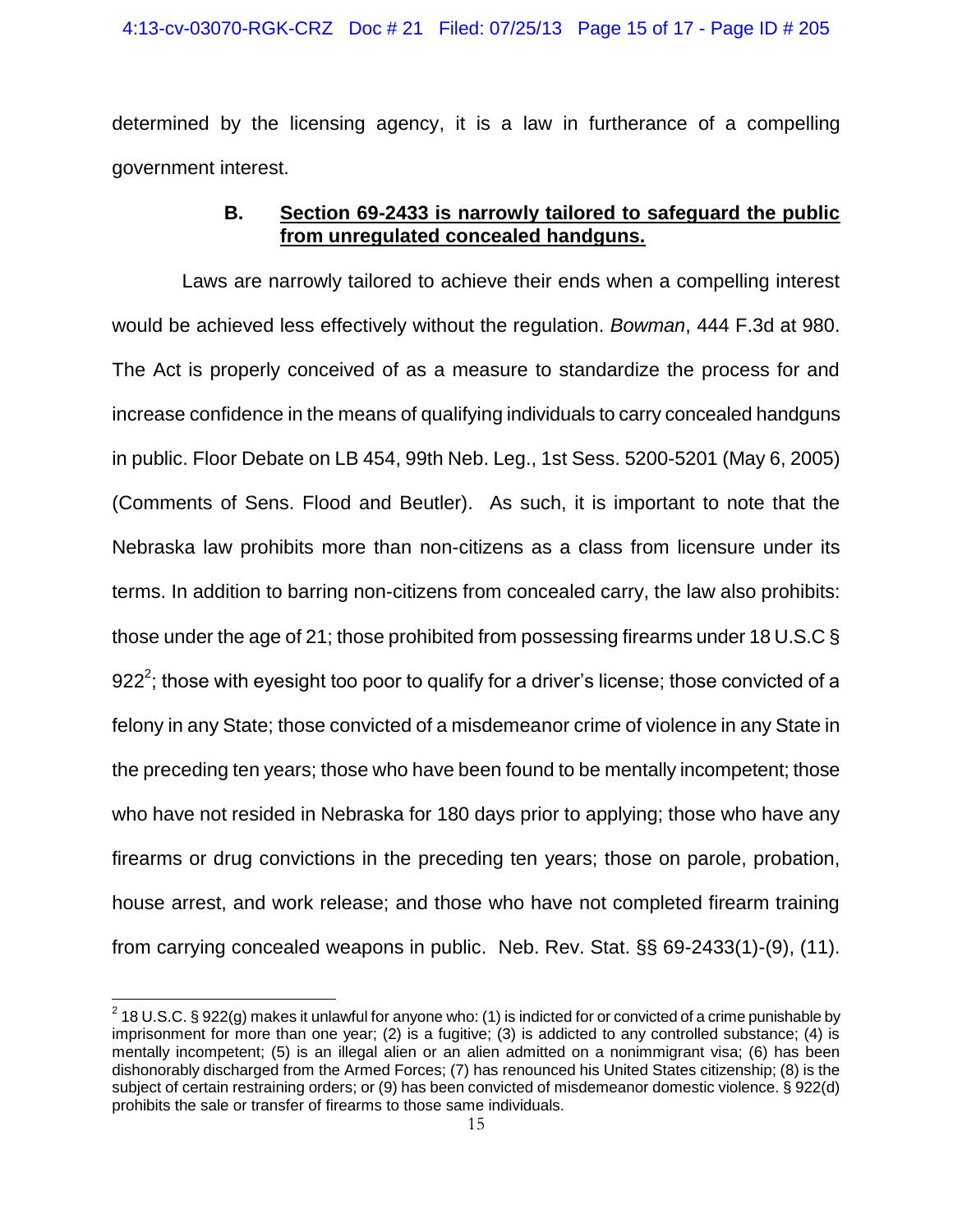### 4:13-cv-03070-RGK-CRZ Doc # 21 Filed: 07/25/13 Page 16 of 17 - Page ID # 206

As is evident, a large number of individuals, of which non-citizens are but a subset, are excluded from the privilege of carrying concealed handguns by the law. Plaintiffs fail to even address this point.

The exclusion of non-citizens as a class is permissible even if some of the class may meet the requirements, so long as it is applied equally to all non-citizens. *State v. Garza,* 241 Neb. 934 (1992) citing *Commonwealth v. Acen,* 396 Mass. 472, 482 (1986) (permitting the exclusion of aliens from jury service in Nebraska as a means of ensuring that all jurors are able to speak English). Here, as in *Garza*, although some non-citizens undoubtedly otherwise meet the licensure requirements under the law, because not all will, their exclusion as a class is properly tailored. Thus, the exclusion of all noncitizens as a class is necessarily the narrowest group sufficient to ensure that the public is protected from those individuals carrying concealed handguns whose criminal backgrounds cannot be determined by the licensing agency.

Moreover, because the law doesn't simply aim at non-citizens, but instead aims at ensuring that only the safest possible group of people are carrying concealed handguns, regulation of concealed handgun permits does not infringe upon the Second Amendment. Additionally, since all non-citizens are excluded because licensing agencies are unable to compile a complete background knowledge of non-citizens, the law is as narrowly-tailored as possible in furtherance of the compelling interest of public safety.

## **CONCLUSION**

For the foregoing reasons and those set forth in their original brief at Filing No. 14, Defendants request that this Court dismiss this Complaint for failure to state a claim,